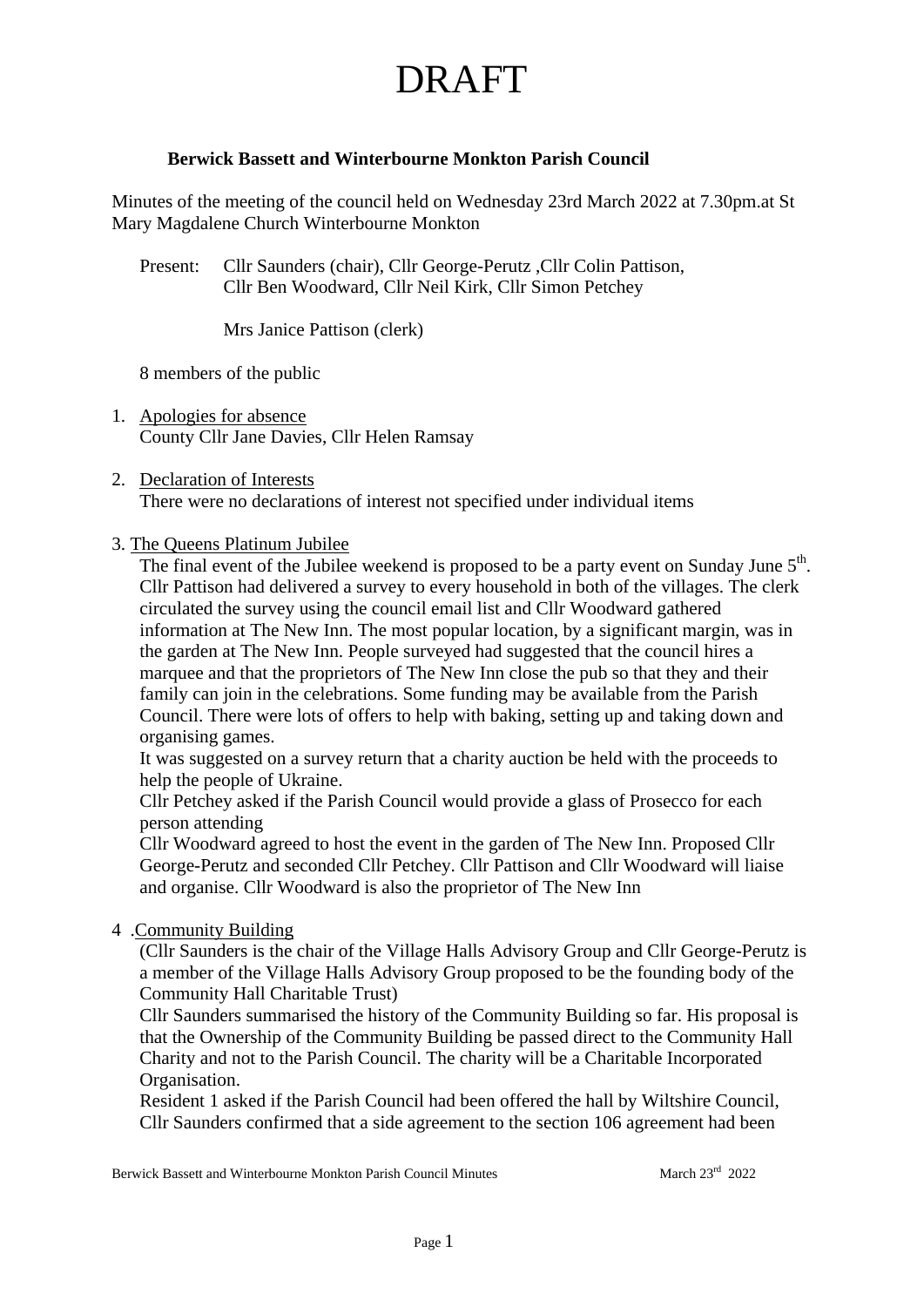received, outlining transfer to the Parish Council, and been passed to a solicitor for approval.

Cllr Pattison asked if the charity existed yet. Cllr Saunders confirmed that an application had been made but that a letter had been received from the Charities Commission asking for more details.

Cllr Petchey asked whether the application to be a charity had stated that the Charity had assets. Cllr Saunders said not

A representative of the Community Hall Advisory Group informed the meeting that a resident of the village had used his experience and guidance from ACRE to produce the application. The Wiltshire Village Halls Association had not been used.

A second representative of the Community Hall Advisory Group said that the application had specified trustees with additional lay members. He considered that this might cause delay and suggested that the charity start with only trustees and add additional members as required. Cllr Saunders offered to look into this.

Cllr Petchey advised that very few Community Halls are run by organisations other than Charitable Trusts. Cllr George-Perutz advised that there were financial advantages to the Community Hall being managed by a registered charity. More grants will be available as well as reductions in costs such as Business Rates

The clerk enquired whether conditions were to be included in the constitution of the Charitable Trust for disposal of assets should the charity fold, for example for the Community Building to be first offered to another similar group, such as another charity, The Parish Council or other authority. This would be at the same zero cost as the building would be transferred to the charity rather than being sold, for example to a developer. The aim would be to retain the Hall for Community Use. Cllr Saunders confirmed that no clause existed. Cllr Petchey advised that it was not possible to restrict the actions of trustees. If the charity had built up debts the trustees would be obliged to dispose of assets to the highest bidder whatever the outcome. Funds remaining after paying the debts of the charity would be donated to another charity which may be Avebury Village Hall for example.

The clerk suggested that if it wasn't possible to retain the building as a community asset through the ownership by the Charitable Trust then an alternative could be that the Charitable Trust could manage all aspects of the running of the Community Hall with the Parish Council retaining ownership thus the hall would not be an asset of the trust should it need to fold. The model would be similar to a business full repair lease which is a model many village hall charities use. Cllr George-Perutz confirmed that no trustee would hold a personal financial liability should the charity fail He also maintained that should the hall be managed by the Parish Council instead of the charity and the hall could not be made to support itself then the Parish Council would be liable for the debts. The clerk suggested that if the Charity was closed and it did not own the hall but leased it then the Community Hall would be retained by its owner and not required to be sold. The owner would then be responsible for any repairs needed if there was no money left in the charity but not for the debts of the charity.

There was a discussion about the current ownership of the Community Building. The clerk confirmed that the building had not been transferred to Wiltshire Council and believed it still to be in the ownership of Rivar, the developers. The associated section 106 finance has already been transferred to Wiltshire Council. Councillor Petchey suggested that the land may still be in the ownership of the original family owners. Cllr

Berwick Bassett and Winterbourne Monkton Parish Council Minutes March 23<sup>rd</sup> 2022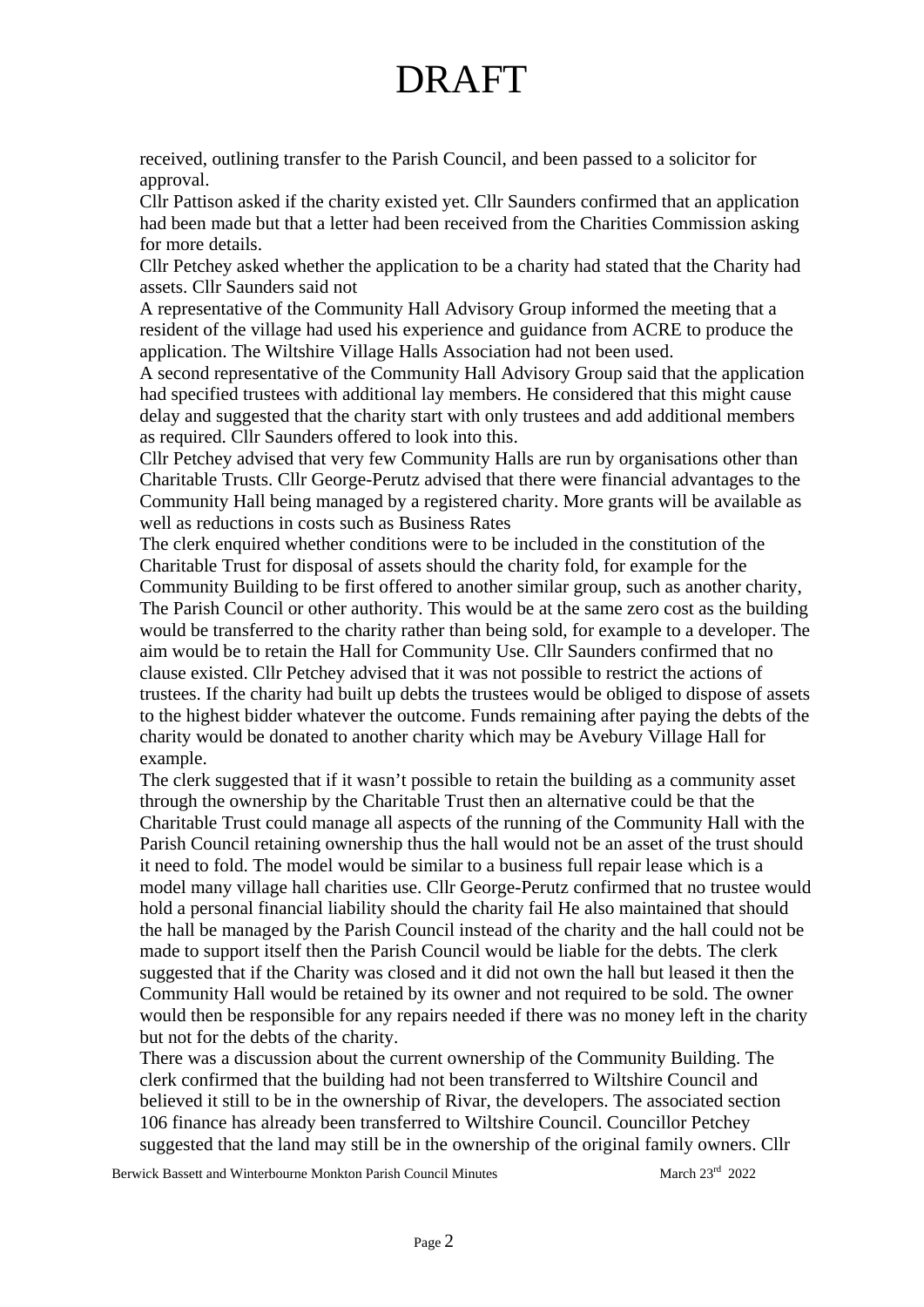Petchey suggested verifying the Land Registry registration. Cllr Saunders agreed to ask the solicitor to confirm current ownership and also whether the property including hall and car park would be transferred leasehold or freehold.

There is a sum of £21,000 which is to be used to help setting up and running costs of the hall. This will be transferred with the hall to whichever group receives ownership of the hall. This will be used also to pay the costs such as those of the solicitor. Cllr Saunders confirmed that the only costs to date were the purchase of £300 worth of preloved chairs which the Parish Council has paid for. This money would be refunded to the Parish Council from the commuted sum of £21,000. Cllr Saunders confirmed that the Parish Council would not be asked to provide any funding towards the setting up and running costs of the hall. Cllr Saunders said that the Charity Commission had been advised in the application for the charity that the charity would own the hall. Cllr Petchey asked if the cost of the installation of the photovoltaic cells will be taken from the £21,000. Cllr Saunders said not.

The clerk expressed concern that more work needed to be undertaken to ensure that the wording of the constitution of the Charitable Trust permitted the Community Hall to be passed to a similar group to be retained as a community resource should the Charity fold up. She recommended that further investigation be carried out and the Constitution of the Community Hall Charity be made available to Parish Councillors and the Village Hall Advisory Group before a decision is made. Cllr Petchey proposed a move to the vote directly.

Two proposals were made by Councillor Saunders for Councillors to vote on. These were taken as follows

- 1. The Transfer of the Community Hall should be made to the Parish Council. All councillors voted against
- 2. The Transfer of the Community Hall should be made to the Registered Charity under the current terms and conditions. Councillors in favour were Cllr Saunders, Cllr Petchey, Cllr George-Perutz, Cllr Woodward, Cllr Kirk and Cllr Ramsay (in a message sent to Cllr Kirk prior to the meeting) Councillor abstaining was Cllr Pattison

### 5. Public Open Space Contribution

 Cllr Saunders outlined the purpose of this section of the Section 106 Agreement attached to the development of the Old Dairy site. This money is an amount of £28,000 which is transferred to the Parish Council and is unconnected to the Community Hall. If not spent, this money must be returned to Wiltshire Council. The purpose of this inclusion in the Section 106 is to provide play or recreational facilities in the community. Traditionally this would be for the provision of a childrens' play park but may be used for other open space recreation. To date the three projects being investigated are Wildlife Hides or other natural based recreation in keeping with the farming landscape in Berwick Bassett, Personal exterior fitness equipment placed in the car park of the Community Hall and a Childrens Play Space sited in the grounds of The New Inn.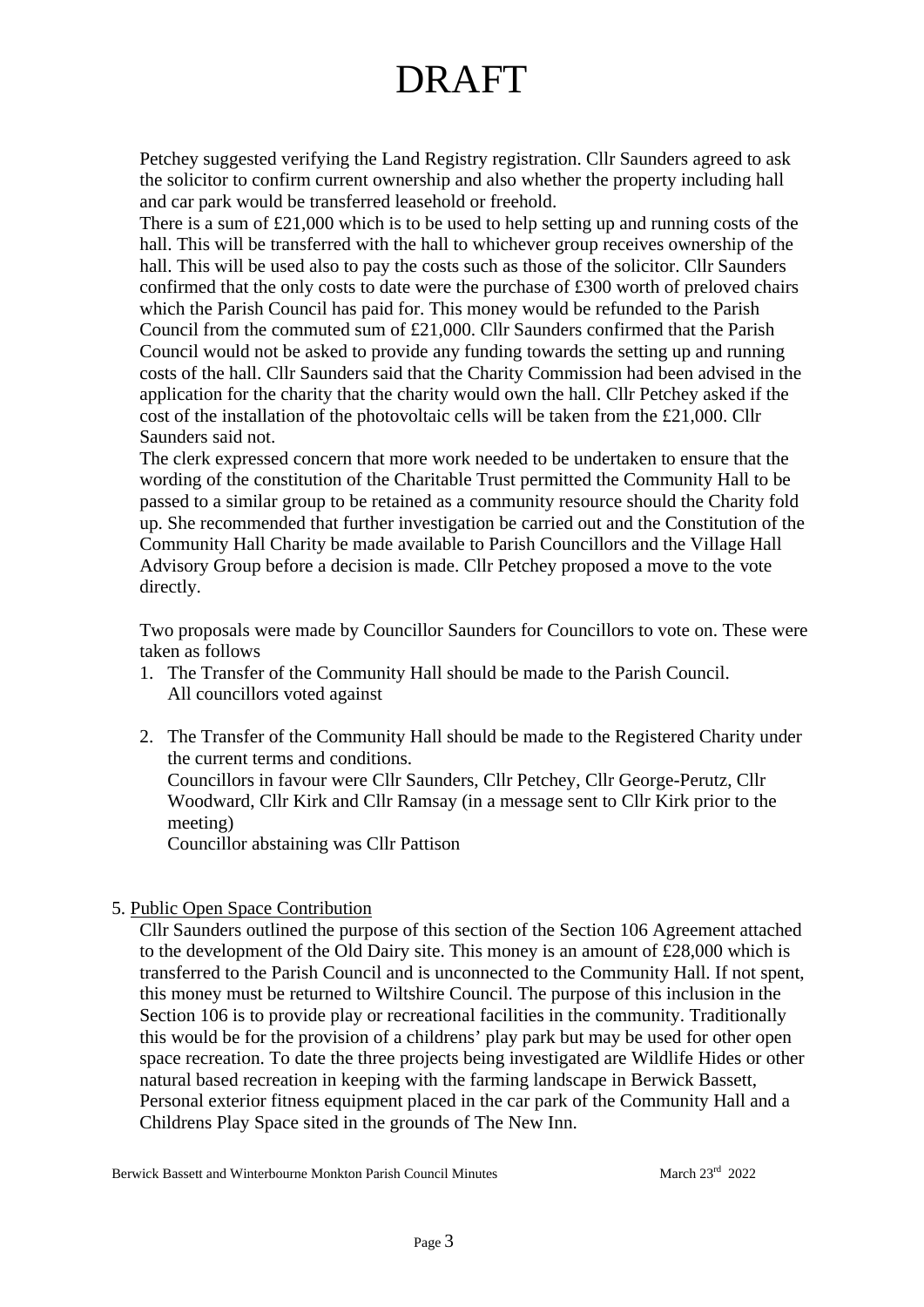Cllr George-Perutz is currently in discussion with the 2 major landowners in Berwick Bassett about the possibilities for a space in Berwick Bassett either connected to the Wildlife Hides currently at Manor Farm or a natural recreation area in land by the junction of the footpath from Winterbourne Monkton to Berwick Bassett and the Byway to Yatesbury.

 Cllr Woodward declared an interest in the proposal to site a playground at The New Inn as he is the owner of The New Inn.

 Cllr Woodward outlined the plans to erect a large timber framed activity play structure incorporating swings, slide and climbing apparatus in the grounds of The New Inn. The cost for this is estimated at £35,000 to £40,000. The difference between what the Parish Council could contribute from the Open Space Grant and the cost would be filled by The New Inn. The area would be fenced and open to the public at set hours such as 9am to dusk. Users of the playground would not be required to be patrons of The New Inn. The running costs such as inspection, repair and insurance would be met by The New Inn. The play space would be the property of The New Inn

 Cllr Petchey asked if the Parish Council could purchase the land from The New Inn and install play equipment themselves. Resident 1 asked if the Parish Council had investigated the purchase of the piece of land between School Lane Footpath kissing gate and Meadow Cottage bordered by the bourne and another private landowner. This piece of land is currently in private ownership of a non-resident. Cllr Saunders replied that access to this land would be investigated as it is believed it is only by public footpath. Representative 1 from the Village Hall Advisory Group suggested the Parish Council investigated long term lease from a landowner, preferably at nominal cost. In the case where the playground installation was on land owned or rented by the Parish Council the Parish Council would be responsible for all maintenance and liability with no income source other then resident parish rate.

 Councillor Woodward was requested to prepare a firm quotation for the installation of play equipment and apply to the Parish Council for funding amount less than £28,000. It was also considered important that some facility be provided in Berwick Bassett

#### 6. Items not on the agenda

 As there were many members of the public present some items not on the agenda were raised by them.

 Cllr George-Perutz advised the meeting that the installation of the posts for the speed limit signs had started on the day of the meeting.

 Resident 1 asked whether the eroded footpath by the School Land footpath kissing gate would be repaired. Cllr Saunders replied that the footpaths officer at Wiltshire Council had promised hard surfacing materials for all the footpaths by kissing gates but this must wait for drier weather. Resident 1 recommended that the Parish Council use a contractor with a large shredder to remove the debris from the fallen trees. She offered to send details of someone who does work locally.

 The VHAG representative 1 asked if there had been any progression in the identification of the trees with Dutch Elm Trees and the treatment thereof. There may also be cases of Ash Die Back as in West Kennet. Cllr Kirk replied that Wiltshire Council would be felling or treating affected trees on their land. Other landowners were responsible for the trees on their land. Cllr Kirk and Cllr Woodward agreed to co-ordinate identification of affected trees and source advice in identification.

Berwick Bassett and Winterbourne Monkton Parish Council Minutes March 23<sup>rd</sup> 2022